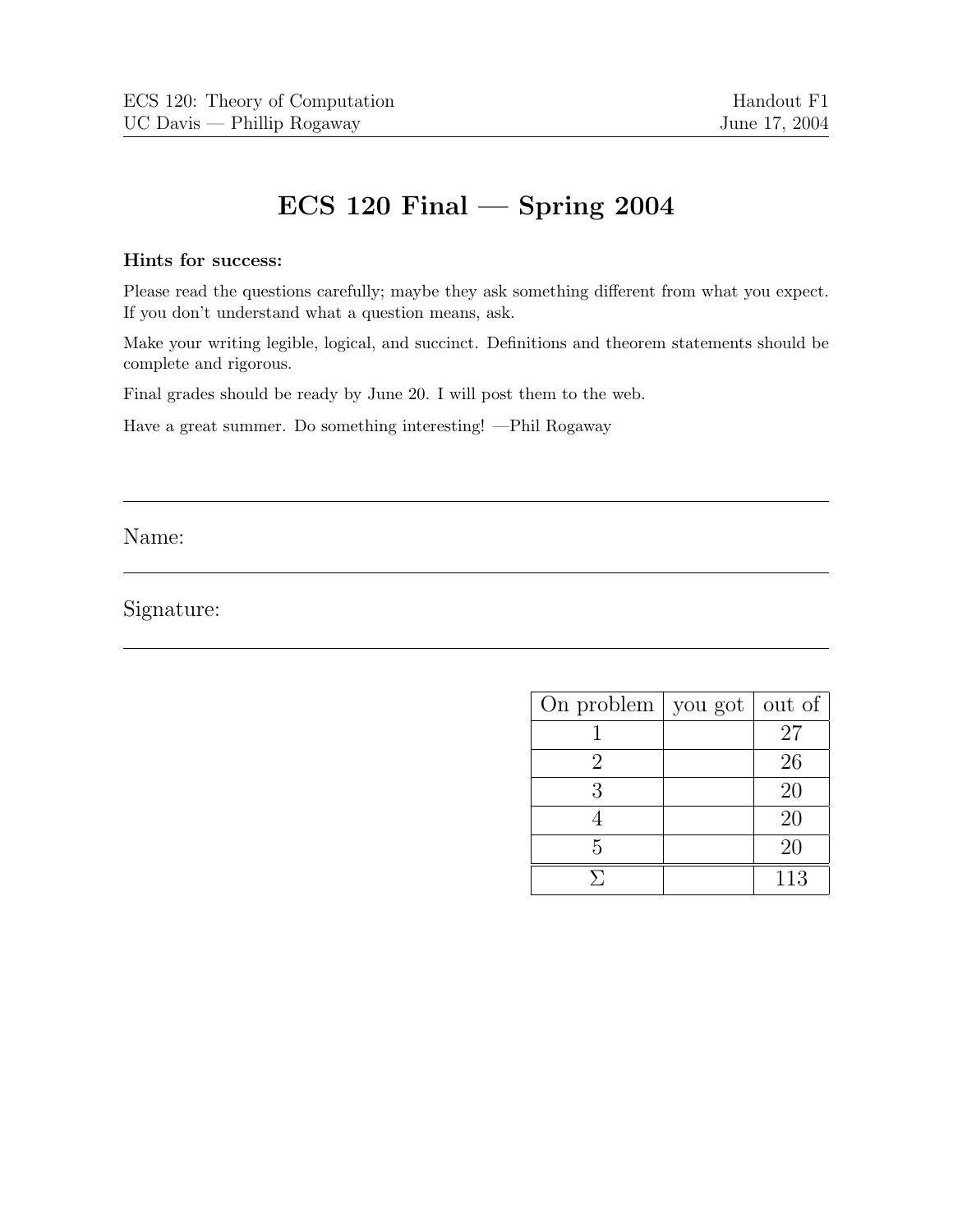### **1 Short Answers [27 points]**

**1.** *Complete the following definition*:

A context free language L is **inherently ambiguous** if ...

**2.** *Complete the following definition*:

A language A polynomial time reduces to a language B, written  $A \leq_{P} B$ , if

**3.** Using the procedure given in class and in the book (the "subset construction"), convert the following NFA into a DFA for the same language.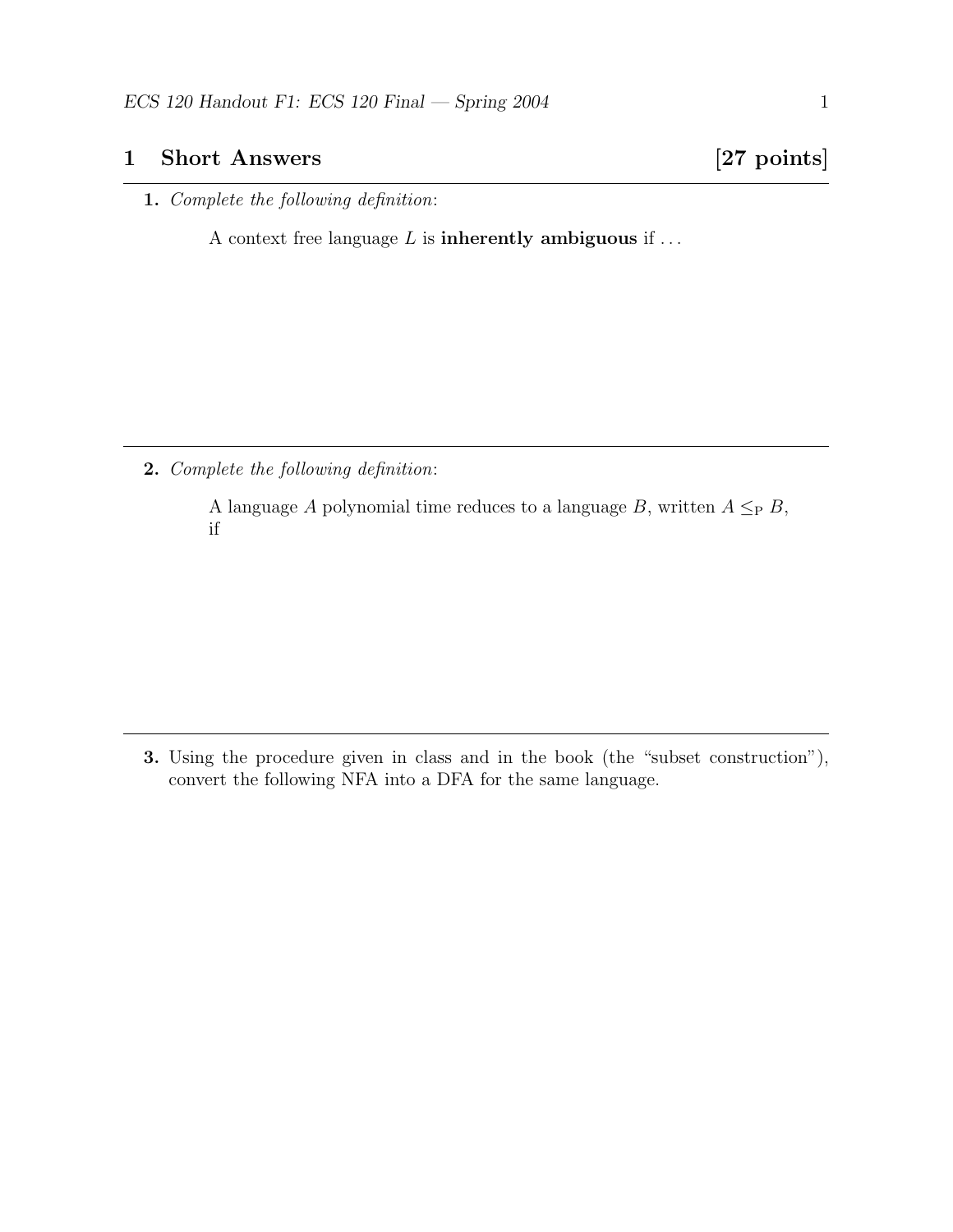**4.** Give a CFG with a minimum number of rules for the language:

$$
L = \{xx^R : x \in \{a, b\}^*\}
$$

**5.** Prove that the following language is *not* context free.

$$
L = \{xx : x \in \{a, b\}^*\}
$$

**6.** Give a (deterministic) procedure to **accept**

 $L = \{\langle M \rangle : M \text{ is a TM with alphabet } \Sigma = \{0,1\} \text{ that accepts some palindrome}\}.$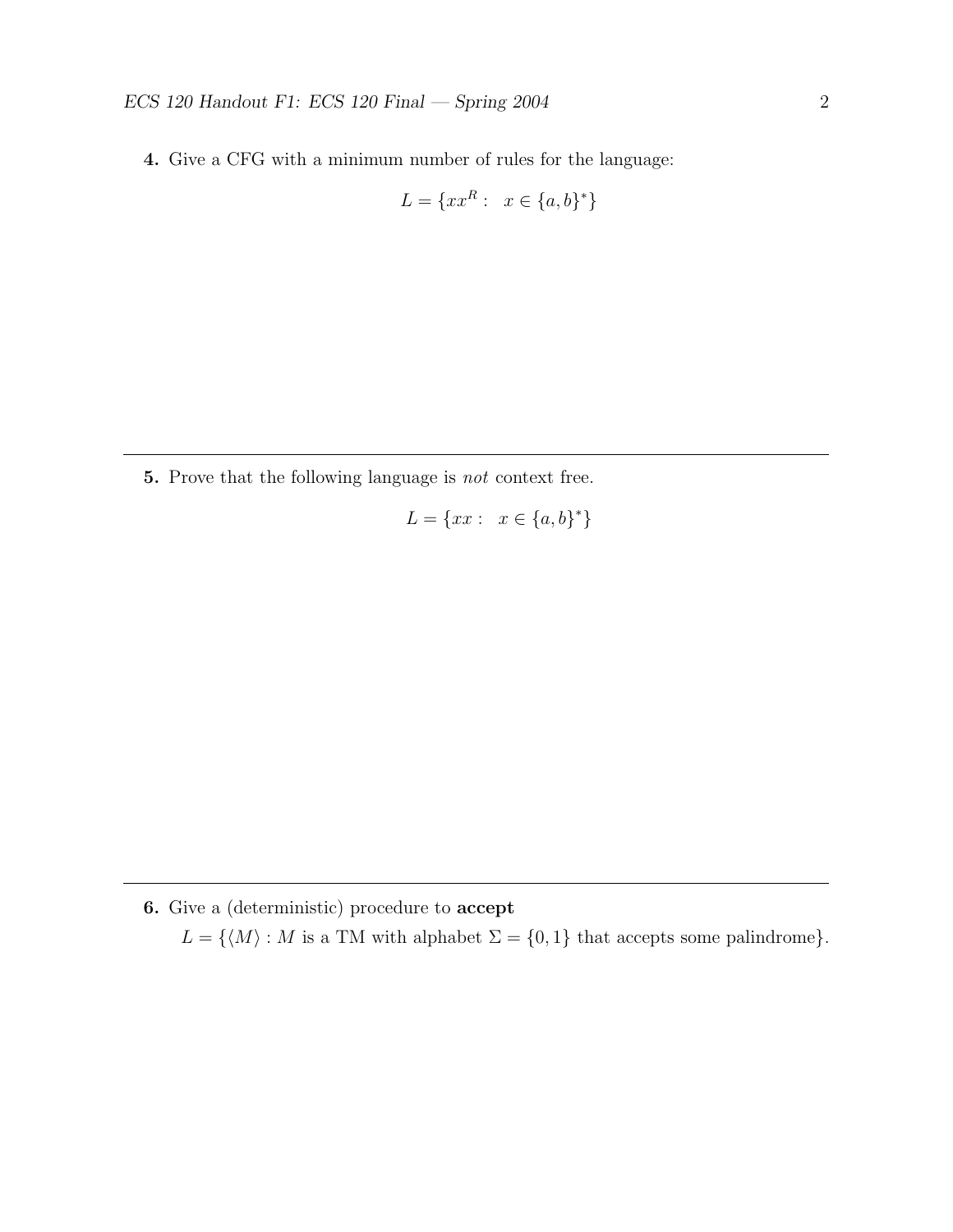**7.** Describe a procedure that **decides**

 $L = \{ \langle G \rangle : G = (V, \Sigma, R, S) \text{ is a CFG and } L(G) = \Sigma \}$ 

**8.** Draw a DFA with a minimal number of states that accepts  $L = \{x \in \{1,2\}^* :$  $x$  has exactly two  $2's$ }

**9.** If  $x \in \{0, 1\}^*$  let  $x^c$  denote the bitwise complement of  $x$  (so  $1001^c = 0110$ , for example). For  $L \subseteq \{0,1\}^*$ , let  $L^c = \{x^c : x \in L\}$ . Given an *n*-state NFA  $M_1$  and an n-state NFA  $M_2$ , what is the smallest NFA you can provide for  $(L(M_1) \cup L(M_2))^c$ ?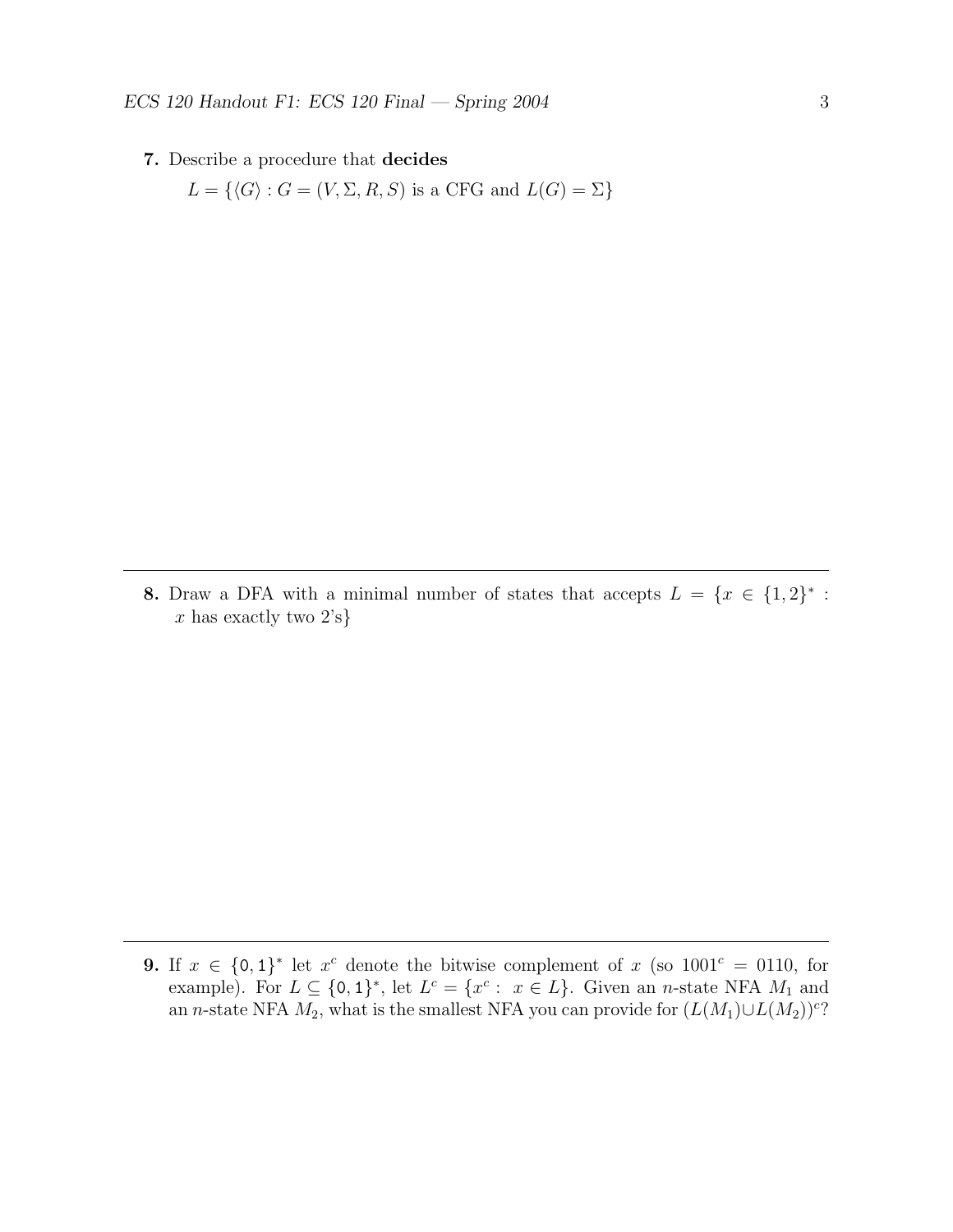# **2 True or False [26 points]**

Put an **X** through the **correct** box. No justification is required.

| <b>1.</b> If $\Pi$ is decidable then $\Pi \leq_m \{0, 1\}$ .                                                                                                                               | True          | False         |
|--------------------------------------------------------------------------------------------------------------------------------------------------------------------------------------------|---------------|---------------|
| <b>2.</b> Every subset of a DFA-acceptable language is DFA-acceptable.                                                                                                                     |               |               |
|                                                                                                                                                                                            | True          | False         |
| 3. $L^* = (L^*)^*$ .                                                                                                                                                                       | True          | False         |
| 4. If G is a CFG grammar in CNF (Chomsky Normal Form) and string x has an $m$ -<br>step derivation under $G$ , and x also has a different, n-step derivation under $G$ , then<br>$m = n$ . | True          | False         |
| <b>5.</b> The language $L = \{1^{a_1} \# 1^{a_2} \# \cdots \# 1^{a_n} : a_i = a_{i+1} \text{ for some } 1 \leq i < n\} \text{ is context}$<br>free.                                        | $\text{True}$ | False         |
| <b>6.</b> If L is context free and $\overline{L}$ is also context free then L is regular.                                                                                                  | True          | False         |
| 7. There are infinitely many languages over the alphabet $\Sigma = \{1\}$ for which $L = L^*$ .                                                                                            | True          | False         |
| 8. The class $P$ is closed under complement.                                                                                                                                               | True          | False         |
| 9. $\{\langle G, w \rangle : G \text{ is a CFG and } w \in L(G)\} \in P$ .                                                                                                                 | True          | False         |
| <b>10.</b> Context-free languages are closed under intersection.                                                                                                                           | True          | False         |
| 11. The r.e. languages are closed under intersection.                                                                                                                                      | True          | False         |
| 12. Every subset of a regular language is regular.                                                                                                                                         | True          | False         |
| <b>13.</b> Let $M = (Q, \{0, 1\}, \delta, q_0, F)$ be a DFA and suppose $\delta^*(q_0, x) = \delta^*(q_0, y)$ .<br>$x \in L(M)$ iff $y \in L(M)$ .                                         | True          | Then<br>False |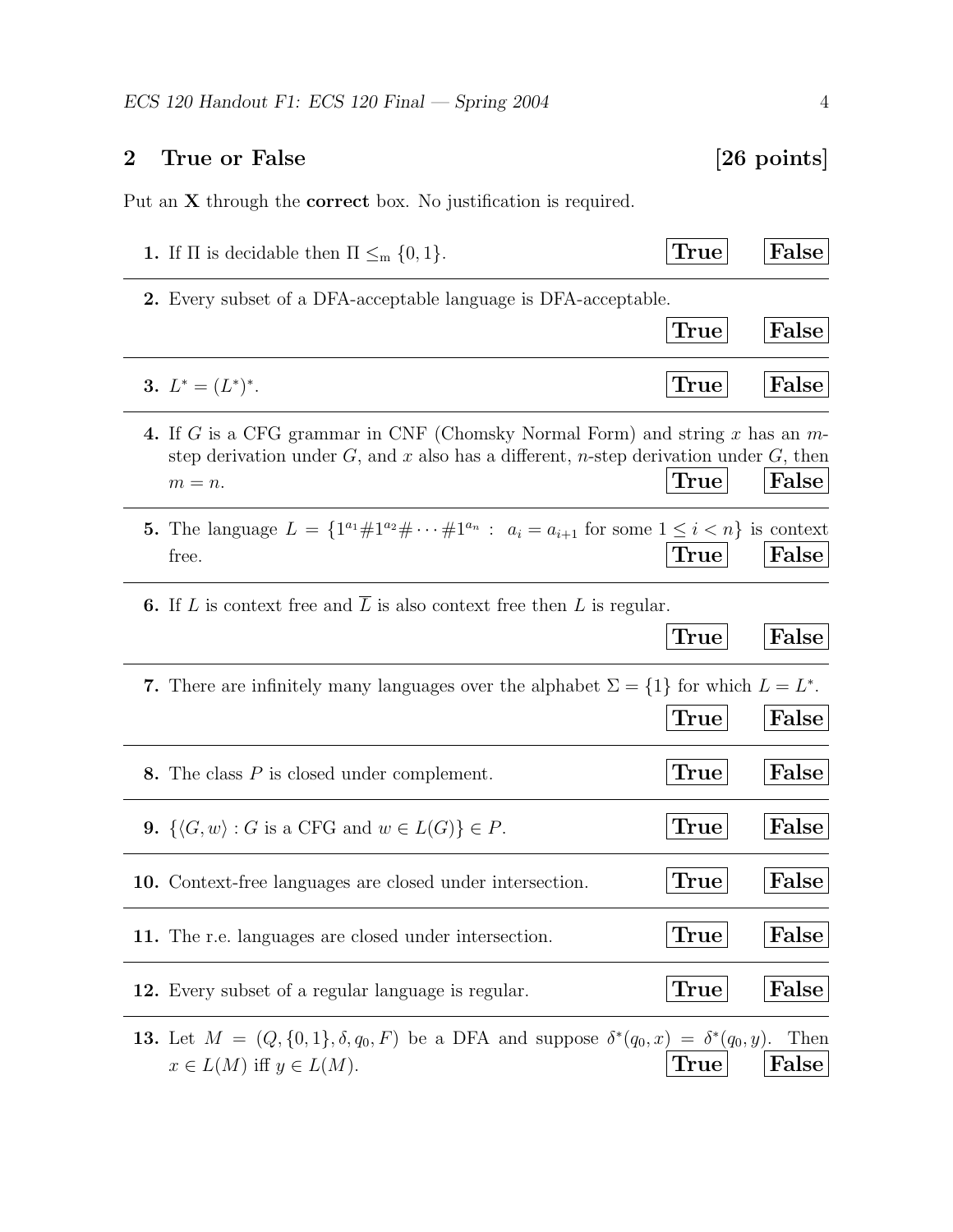### **3 Language Classification [20 points]** Classify as:  $\sqrt{ }$  $\int$  $\overline{\mathcal{N}}$ decidable decidable (recursive) r.e. Turing-acceptable (recursively enumerable) but not decidable co-r.e. co-Turing-acceptable but not decidable neither neither Turing-acceptable nor co-Turing-acceptable

No explanation is required.

| 1. $\{\langle M \rangle : M$ is a TM and $L(M)$ is finite}                                               |  |  |
|----------------------------------------------------------------------------------------------------------|--|--|
| <b>2.</b> {d : the digit d appears infinitely often in the decimal expansion of $\pi = 3.14159 \cdots$ } |  |  |
|                                                                                                          |  |  |
| <b>3.</b> $\{\langle G \rangle : G \text{ is a CFG and } L(G) = \{0,1\}^*\}\$                            |  |  |
| 4. $\{\langle \alpha \rangle : \alpha \text{ is an regular expression and } L(\alpha) = \{0,1\}^*\}\$    |  |  |
| <b>5.</b> $\{\langle M \rangle : M \text{ is a TM and } M \text{ accepts some palindrome}\}\$            |  |  |
| <b>6.</b> An undecidable language L for which $L \leq_{\text{m}} A_{\text{TM}}$ .                        |  |  |
| 7. $\{\langle P \rangle : P$ is a C-program and P halts on input of itself}.                             |  |  |
| 8. $\{\langle M, M'\rangle : M \text{ and } M' \text{ are TMs and } L(M) = L(M')\}.$                     |  |  |
| <b>9.</b> $\{\langle G \rangle : G = (V, \Sigma, R, S) \text{ is a CFG and } L(G) = \Sigma^*\}.$         |  |  |
| <b>10.</b> $\{\phi : \phi \text{ is a satisfiable Boolean Formula}\}\$                                   |  |  |
|                                                                                                          |  |  |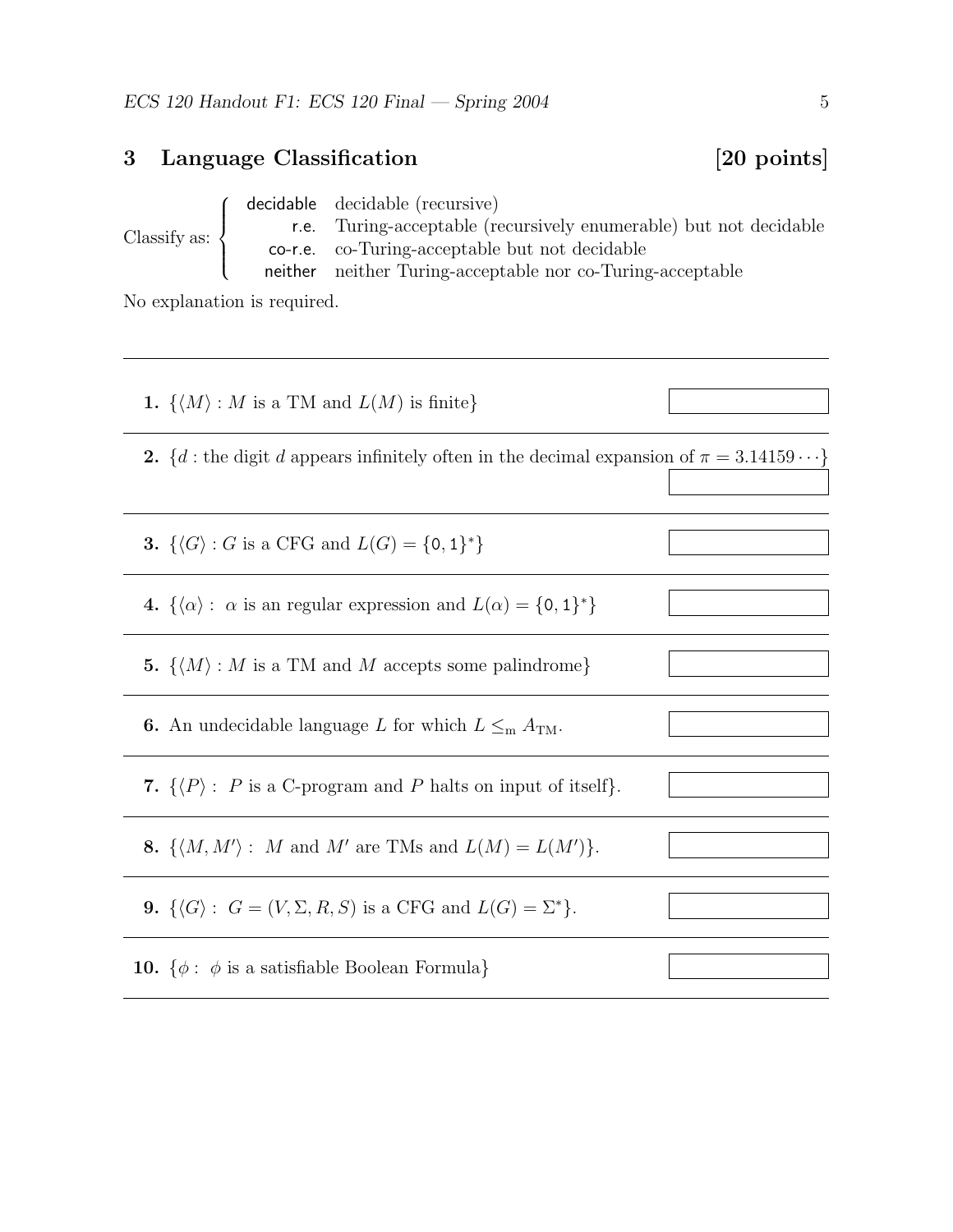## **4 Mapping Reductions [20 points]**

Let  $L = \{\langle M \rangle : M \text{ is a TM and } L(M) = \{\varepsilon\}\}.$ 

**Part A**. Prove that L is *not* r.e.

**Part b**. Prove that L is *not* co-r.e.